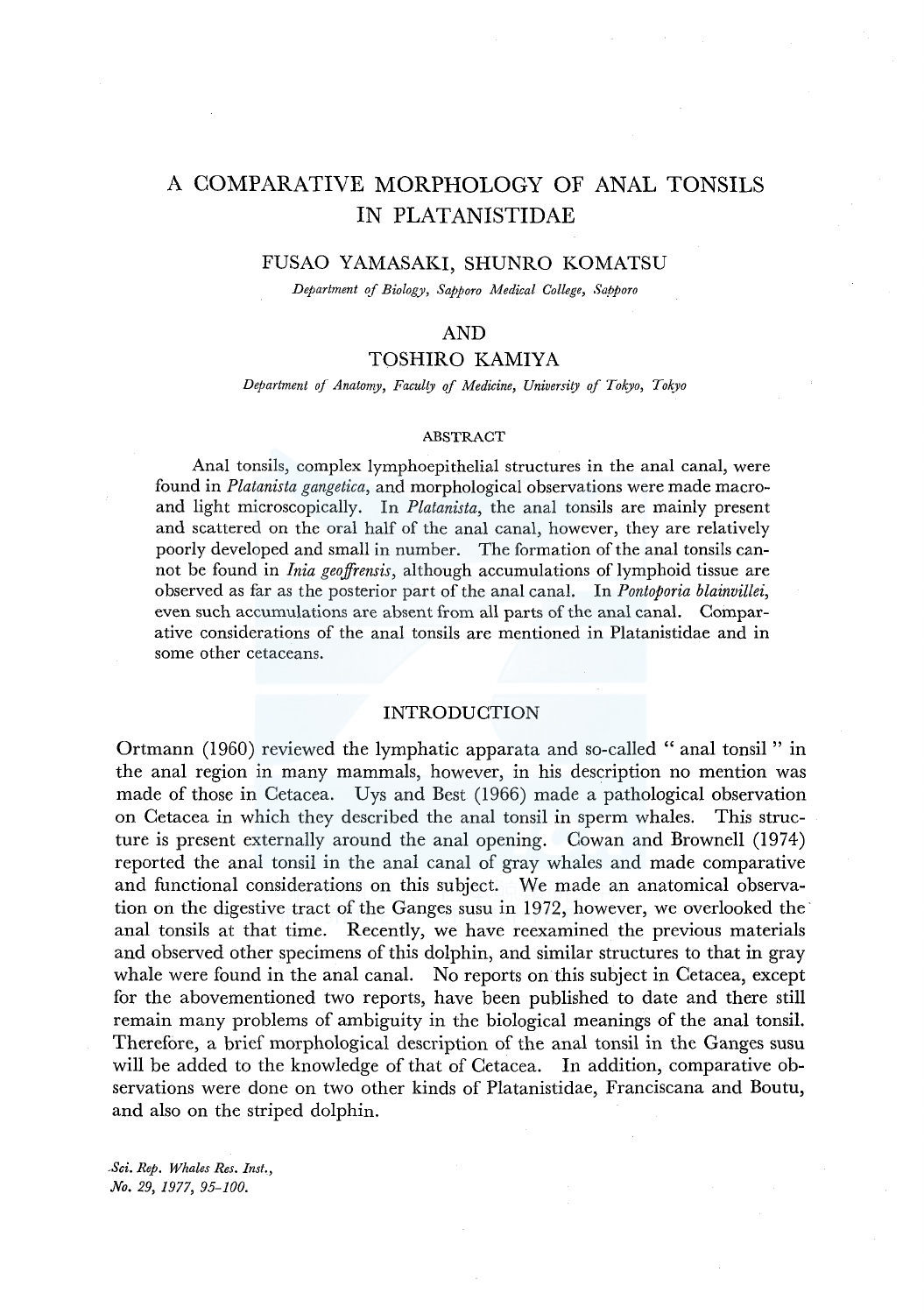#### 96 YAMASAKI, KOMATSU AND KAMIYA

### MATERIALS AND METHODS

Six specimens of Ganges susu, *Platanista gangetica* (body length; 76.0, 105.5, 106.5, 113.0, 118.0, 127.0 cm) were used in this study. For comparison four Franciscana, *Pontoporia blainvillei* (98.5, 113.5, 121.0, 171.0 cm) and a Boutu, *lnia geoffrensis*  (204 cm) were examined. The *Platanista* and the *Pontoporia* were collected by the Cetacean Research Expedition of the University of Tokyo. Specimens of 76.0, 113.0, 118.0 and 127.0 cm in the *Platanista* were collected in the Brahmaputra River (Bangladesh) from 1969 to 1970 and the other in the lndus River (Pakistan) in 1974. The *Pontoporia* were caught off the Uruguayan coast from 1972 to 1973. The *lnia* was offered to us by the Kamogawa Sea World Aquarium in Chiba, Japan. Six striped dolphins, *Stenella coeruleoalba,* collected off the Pacific coast of Izu peninsula, Japan, were also examined as one example of marine dolphins.

Materials were fixed in 10% formalin solution at the site of capture and sent to our laboratory. After macroscopical observations from the interior of the anal canal, the whole length of which was cut serially in about 5 mm thicknesses, detailed examinations were done. Histological pieces were embedded in paraffin and celloidin, and then sectioned and stained with hematoxylin and eosin.

#### OBSERVATIONS AND COMPARATIVE CONSIDERATIONS

The anal canal, from the posterior end of the rectum to the anal orifice, varies in length with individual body length and is about 4 to 7 cm long in the *Platanista* observed. The epithelium shows an abrupt change at a point between the rectum and anal canal from intestinal glandular mucosa to stratified squamous epithelium in all species of dolphins observed. We have labelled this point the recto-anal epithelial transition (Takahashi and Yamasaki, 1972). Cowan and Brownell, in the gray whale, labelled it as the muco-squamous junction. The oral half of the inner surface of the anal canal in *Platanista* is somewhat irregular and uneven in appearance and several longitudinal folds are present on the posterior half (Fig. 1 ). The epithelium of the anal canal becomes pigmented towards the anal orifice and continues to the external skin.

Complex lympho-epithelial structures in the anal canal, anal tonsils, are found in *Platanista,* with the exception of one 76 cm specimen. A well developed structure (Fig. 2) similar to that of the gray whale observed by Cowan and Brownell was found. This structure may correspond to the 'first type' described by them, however, the development and the number of the tonsils in *Platanista* is rather poor and less, respectively, than that of the gray whale. There seems to be no sexual difference. In *Platanista* the anal tonsils are present but scattered in the oral threefifths of the anal canal, except for the zone adjacent to the recto-anal transition, approximately 2 to 3 mm in width.\* The tonsils are rather well developed in the

\* In our previous paper on the intestinal tract of *Platanista* (1972) there was no mention of this structure because we had observed only the part adjacent to the recto-anal transition where no tonsils were present.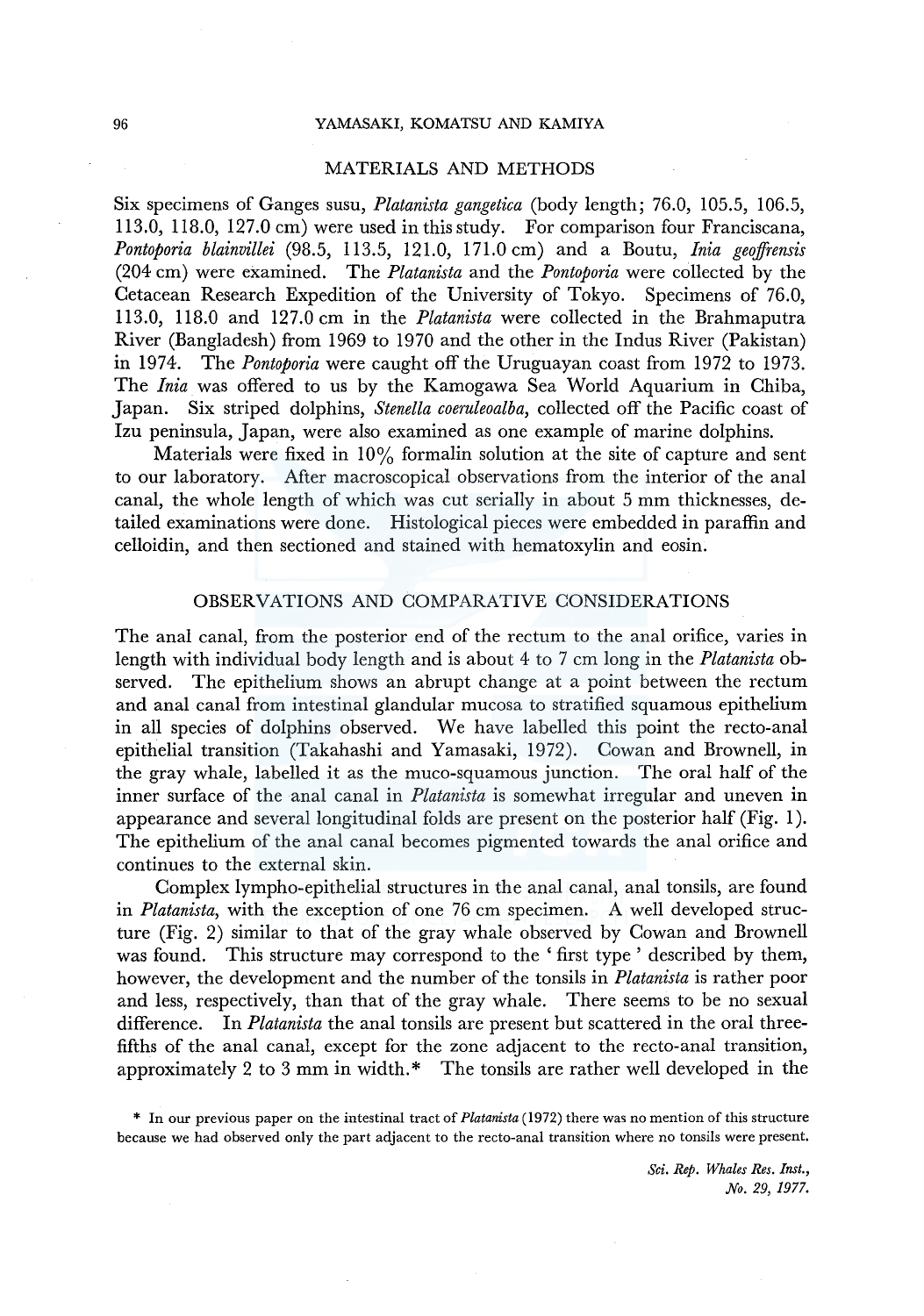#### ANAL TONSIL IN PLATANISTIDAE 97

oral half of the anal canal and they decrease in size and number towards the posterior. There are a few structures which form an independent elevation and these are usually found grouped in the irregular or longitudinal folds of the anal canal, forming oval masses 2 to 3 mm thick, 4 to 5 mm wide and 5 to 6 mm long. In the gray whale, distinct openings of the tonsilar crypts are abundant in Figure 1 of Cowan and Brownell's article. In *Platanista* they are very small, usually pinhole in size, and few distinct ones are found on the inner surface of the anal canal. Although it is fairly difficult to distinguish the existence of the tonsilar crypt with the naked eye, especially in younger animals, when viewed through a stereomicroscope small openings can be recognized on the surface. When viewed on a crosscut surface of the anal canal masses of lymphatic nodules, being yellowish gray in color, are rather easily distinguishable.

Anal tonsils in the gray whale, of which the anal canal is 30 to 40 cm long, are found on the posterior part of the muco-squamous junction extending over about 10 cm in width (Cowan and Brownell). In sperm whales, they are present as numerous lumps and exist externally around the anal opening (Uys and Best). The location and the distribution of the tonsils may vary considerably among different species of some cetaceans which may have anal tonsils.

The sample shown in Figure 2 is of a well developed, independent tonsil in *Platanista* (113 cm) which we observed. It shows a distinct epithelial elevation, about 5 mm across and 3 mm high. The tonsil is composed of a mass of lymphatic nodules with a few germinal centers. The mass is about 4 mm in diameter. Its capsulation of connective tissue which is continuous with that of the submucosa is poorly developed. The tonsilar surface is covered with stratified squamous epithelium, invaginated into the subjacent lymphoid tissue to form a central crypt, which ramifies into a small number of subdivisions. Invaginated epithelium from the free surface becomes thinner and almost disappears at the mid-portion of the crypt. In cases of younger specimens (105.5, 106.5 cm), tonsils are small in size, 1 to 3 mm across, and they are grouped in places in the submucosa (Fig. 3). The crypts, some of which are slightly tortuous in course, ramify near the surface to the adjacent tonsils which are separated by connective tissue, or the crypts of two or three tonsils open onto the surface by a common opening. Lymphatic nodules without crypts are often present next to the tonsils. In the deeper portions of the crypts in younger specimens secondary papillae of their epithelia are poorly developed and the limit between the epithelium and lymphoid tissue is obscured by an infiltration of the epithelium with lymphocytes. Small numbers of mucous glands are present at the bottom of the structure. In younger cases, glands are seen near the masses of lymphatic nodules. In the case of the 76 cm specimen, there can be seen a very few small aggregations of lymphocytes without the formation of lymphatic nodules in the submucosa.

Thus, *Platanista* has anal tonsils, which are mainly present in the oral half of the anal canal, although relatively poorly developed and small in number. Since the anal tonsils were not formed in the 76 cm specimen and in younger stage they are small in size, it seems that the anal tonsils develop with age in *Platanista* as far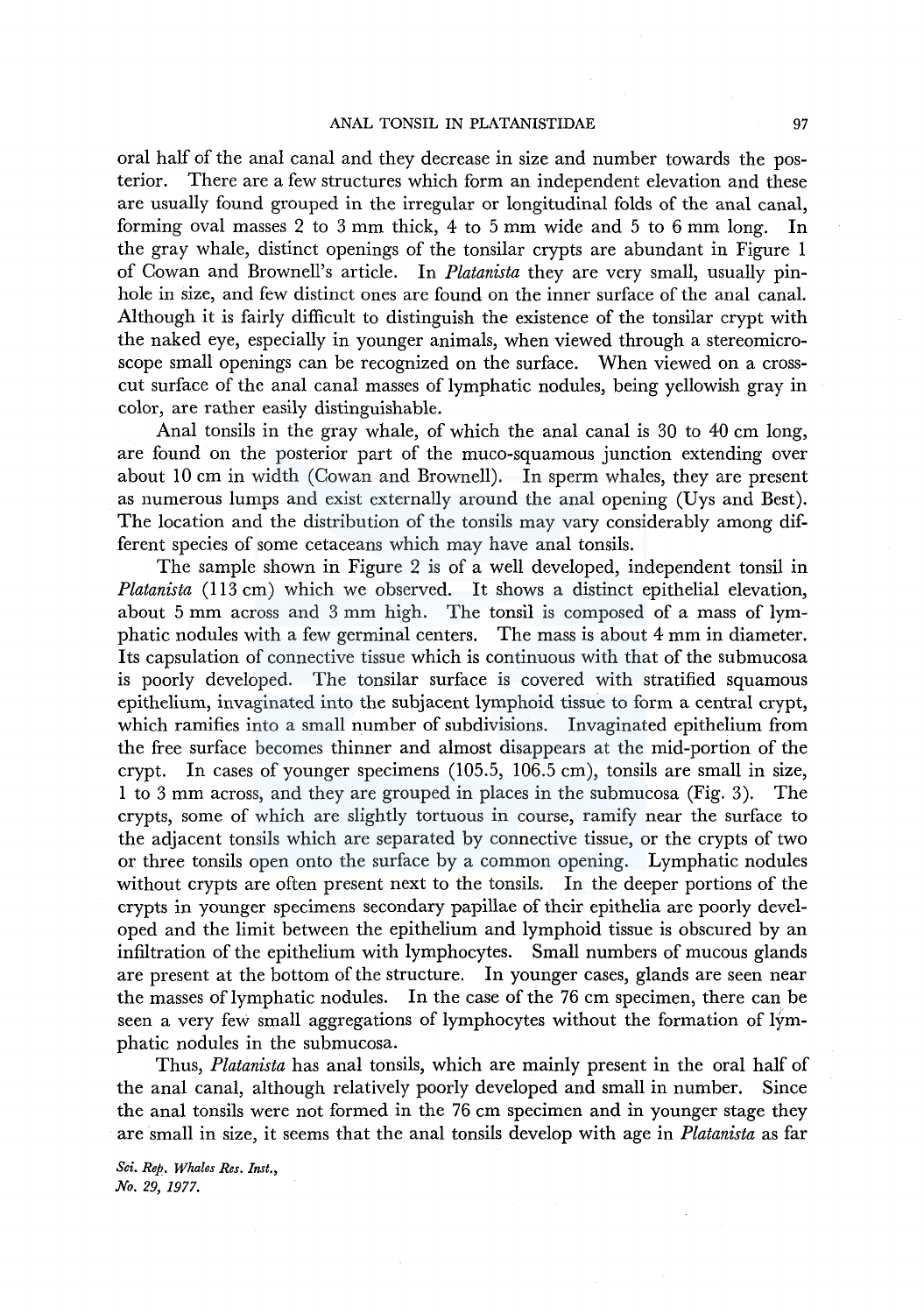as we have been able to observe.

Cowan and Brownell referred to the relation of the anal tonsils in Cetacea with the avian bursa of Fabricius. They described the morphologic homology and suggested the functional homology between the two structures. Assuming that the anal tonsils of *Platanista* develop with age, the relationship between the anal tonsils and the bursa, which may degenerate with age, may be converse, and this problem should be discussed based on further observations of the anal tonsils in other cetaceans.

On the other hand, in *Inia,* although we observed only a single case of a specimen of 204 cm in body length, diffuse accumulations of lymphoid tissue are observed in the submucosa to the posterior region of the anal canal. Crypt-like epithelial invaginations can often be observed, but they are not always associated with accumulations of lymphoid tissue. Germinal centers are poorly developed. In the *Inia* observed, well outlined organs of lymphoid tissue such as in *Platanista*  could not be observed (Fig. 4).

In contrast, in *Pontoporia* no accumulations of lymphoid tissue can be observed in any part of the anal canal and only a very few aggregations of lymphocytes can be seen in all animals examined, as we briefly pointed out in a previous paper (Yamasaki *et al.,* 1975). The submucosa is highly vasculized (Fig. 5).

In *Stenella coeruleoalba,* well outlined anal tonsils with distinct germinal centers are present on the oral over about three-fourths of the anal canal. Many openings of the tonsilar crypts are clearly visible to the naked eye at the region corresponding to the tonsils on the inner surface of the anal canal. Anal tonsils in this species of *Stenella* are far more well developed compared with those in *Platanista.* 

There is a remarkable difference in the lymphoid tissue in the anal canal in Platanistidae as mentioned above. It is interesting as to whether anal tonsils are present in other kinds of *Stenella* or not. Ortmann (1960) has already reviewed the considerable variations in the presence of anal tonsils in all the species of mammals he observed, although no mention was made of those in cetaceans.

There seems to be a close relationship between the existence of the anal tonsils and the distribution of the lymphoid tissues in the entire intestinal tract. Therefore, observation of the anal tonsils should be done along with that of the whole intestinal tract in each species.

There are so few descriptions on this subject that further comparative observations on other cetaceans should be done and are needed to clarify biological meanings from immunological, ecological and phylogenetical standpoints.

# ACKNOWLEDGMENTS

We are greatly indebted to Dr. R. L. Brownell Jr., Department of Vertebrate Zoology, National Museum of Natural History, Smithsonian Institution, Washington, D.C., who arranged for us to collect *Pontoporia.* Our sincere thanks are due to Dr. K. Takahashi, Department of Anatomy, Sapporo Medical College, who gave us valuable suggestions and advice for our study. The technical assistance of Mr.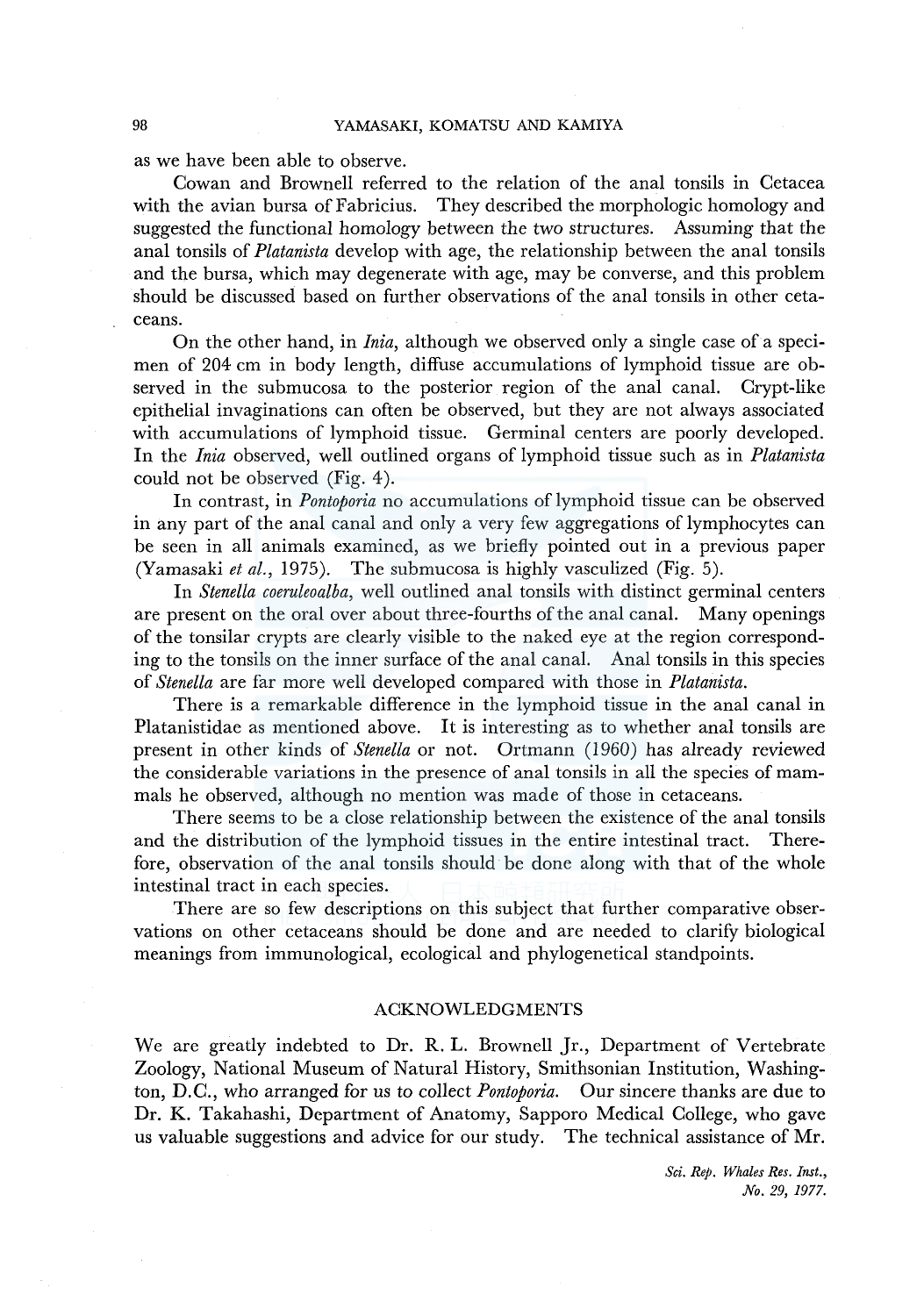#### ANAL TONSIL IN PLATANISTIDAE 99

## A. Mori, Risto-Technical Center, Sapporo Medical College, is also acknowledged.

## **REFERENCES**

- COWAN, D. F. and R. L. BROWNELL Jr., 1974. Gut-associated lymphoepithelial organ ("anal-tonsil") in the gray whale. In: *Functional anatomy of marine mammals.* Vol. 2., ed. by R.J. Harrison, pp. 321- 327., Academic Press, London, New York and San Francisco.
- ORTMANN, R., 1960. Uber den lymphatischen Apparat der Analregion und die sogenannte "Analtonsille" bei Säugetieren. Eine vergleichend histologishe Studie. Z. Anat. Entwicklungs., 121: 459-477.
- TAKAHASHI, K. and F. YAMASAKI, 1972. Digestive tract of Ganges dolphin, *Platanistagangetica.* II. Small and large intestines. *Okajimas Fol. anat.jap.,* 48: 427-452.
- Uys, C.J. and P. B. BEST, 1966. Pathology of lesions observed in whales flensed at Saldanha Bay, South Africa. *]. Comp. Path.,* 76: 407-412.
- YAMASAKI, F., K. TAKAHASHI and T. KAMIYA, 1975. Digestive tract of La Plata dolphin, *Pontoporia blainvillei.* II. Small and large intestines. *Okajimas Fol anat.jap.,* 52: 1-26.

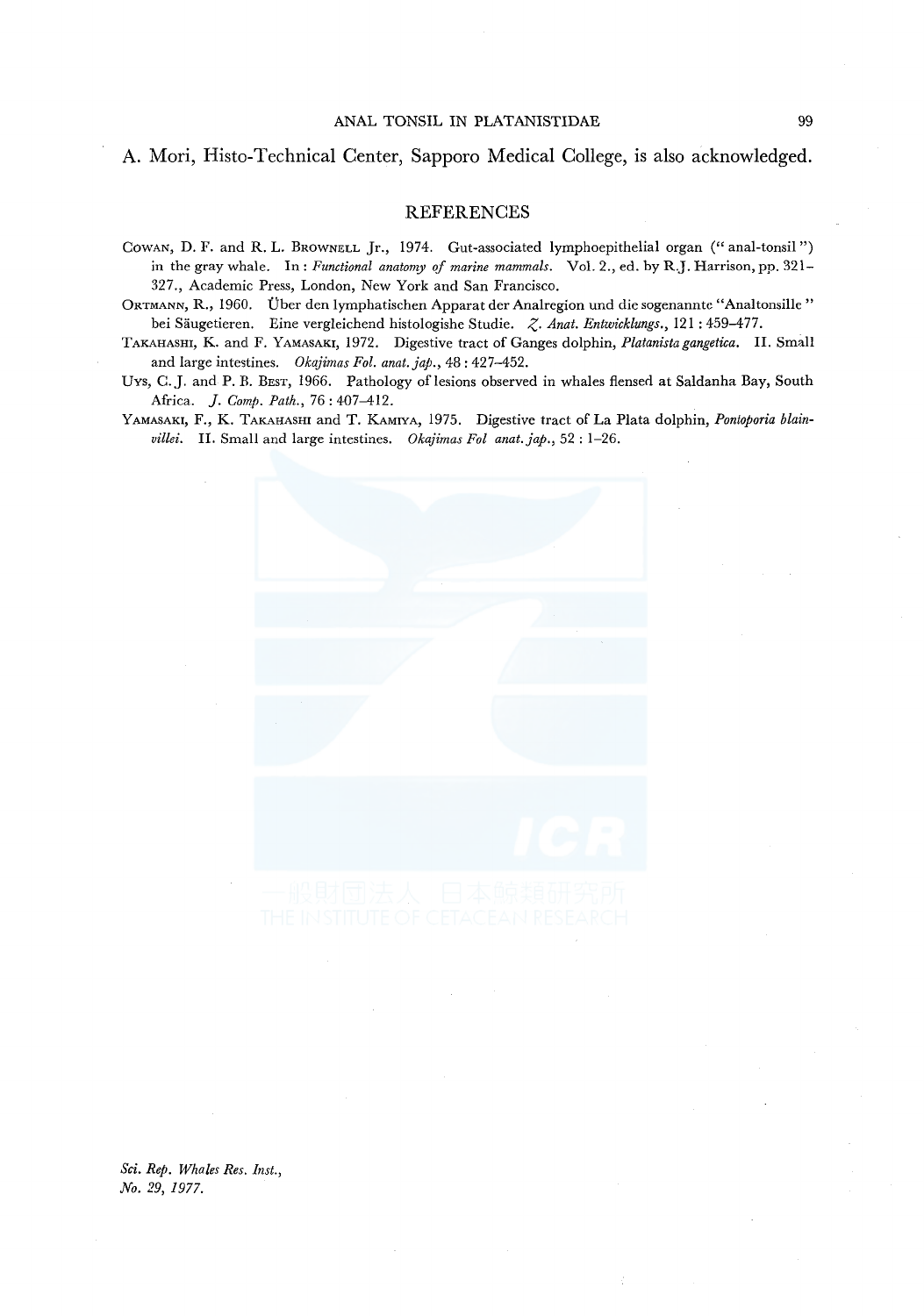## EXPLANATION OF PLATE

#### PLATE I

- Fig. I. Inner surface of the oral three-fourths of the anal canal of a *Platanista gangetica* (body length, 105.5 cm). The oral half of the surface is uneven in appearance and longitudinal folds are present on the posterior half. Anal tonsils in *Platanista* are mainly present in the oral half of the anal canal. An arrow shows one of the tonsilar crypts which are usually fairly difficult to distinguish with the naked eye. A recto-anal epithelial transition is clearly visible at the top of the photograph. Hollows seen in the longitudinal folds at the bottom of the figure are not tonsilar crypts.  $\times 3.3$
- Fig. 2. A photomicrograph of a well developed anal tonsil of a *Platanista* (113 cm). Although no opening of the crypt is seen in this section, the surface epithelium invaginates into the subjacent lymphoid tissue to form a central crypt, which ramifies into subdivisions. Germinal centers can be seen in places within the lymphoid tissue.  $\times 15$
- Fig. 3. A cross section of the anal canal of the *Platanista* in Figure 1. In younger specimens anal tonsils are rather small in size compared with the larger animals. A tonsilar crypt shown by the arrow corresponds to the arrow in Figure 1. Anal tonsils are grouped in places within the submucosa. Small glands are visible near the anal tonsils.  $\times 9$
- Fig. 4. A cross section of the oral part of the anal canal of an *lnia geojfrensis* (body length, 204 cm). Accumulations of lymphoid tissue are present but formation of the anal tonsil cannot be seen in the *lnia.* Germinal centers are poorly developed.  $\times$ 9
- Fig. 5. A cross section of the oral part of the anal canal of a *Pontoporia blainvillei*  (body length, 171 cm). No lymphoid tissue can be seen in any part of the anal canal. Submucosa is highly vasculized.  $\times 9$